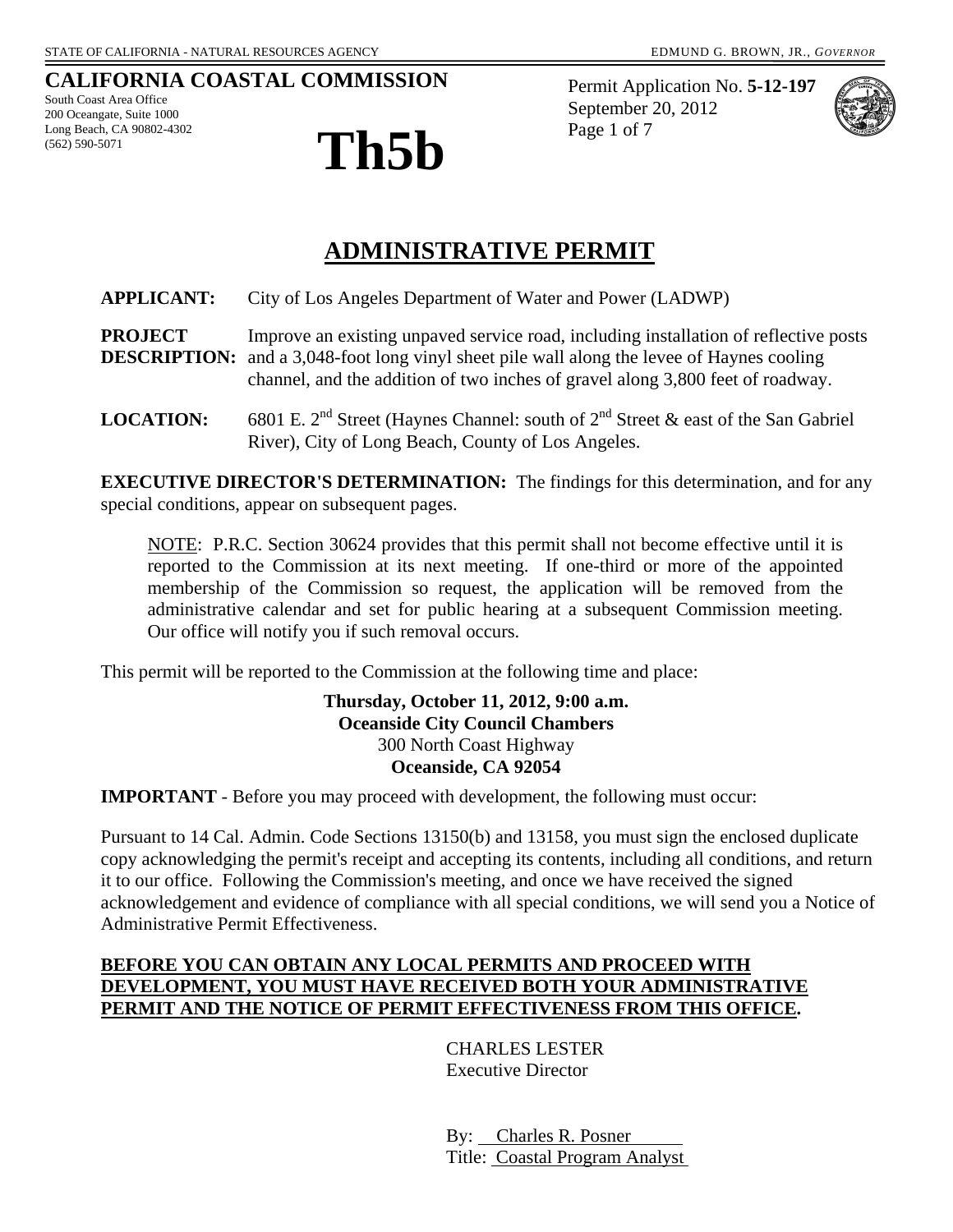## **SPECIAL CONDITIONS:** See Page Five.

## **EXECUTIVE DIRECTOR'S DETERMINATION (continued):**

The Executive Director hereby determines that the proposed development is a category of development which, pursuant to PRC Section 30624, qualifies for approval by the Executive Director through the issuance of an Administrative Permit. Subject to Standard and Special Conditions as attached, said development is in conformity with the provisions of Chapter 3 of the Coastal Act of 1976 and will not have any significant impacts on the environment within the meaning of the California Environmental Quality Act. If located between the nearest public road and the sea, this development is in conformity with the public access and public recreation policies of Chapter 3.

## **FINDINGS FOR EXECUTIVE DIRECTOR'S DETERMINATION:**

#### **A. Project Description and Background**

The applicant proposes to improve an existing unpaved service road that runs along the northwest levee of Haynes Channel. The proposed project includes the installation of a 3,048-foot long vinyl sheet pile wall between the road surface and the channel, and the addition of two inches of gravel along 3,800 feet of roadway (Exhibit #3). Reflective posts will be installed along the sides of the road. No vegetation removal is proposed, and no work is proposed within the channel.



San Gabriel River and Haynes Channel, Long Beach, CA (2012) Copyright © 2012 Microsoft Corp.

Haynes Channel is a man-made canal that conveys seawater between an intake in Alamitos Bay and the Haynes Generating Station, a LADWP natural gas-fired steam electrical generating facility (c.1962).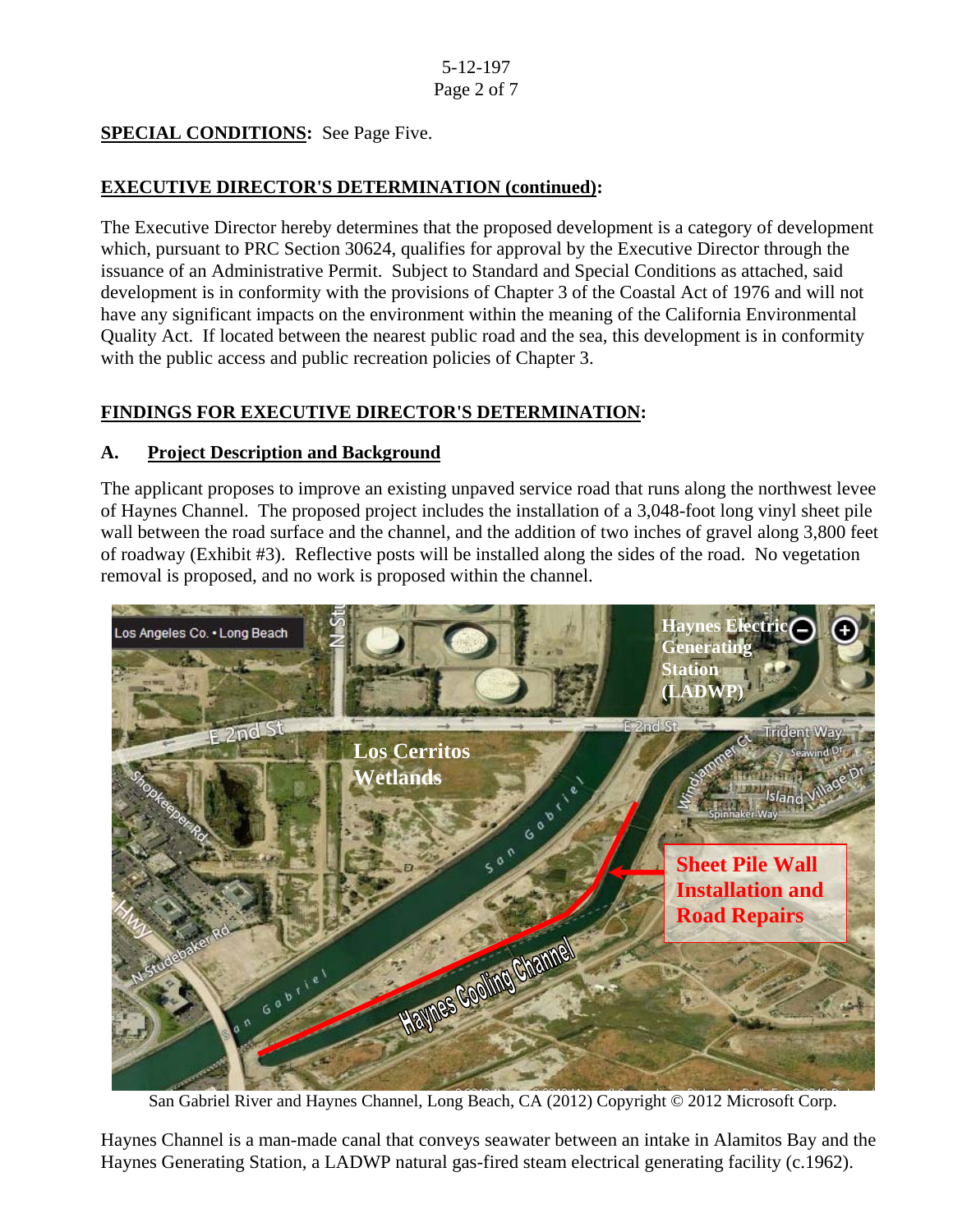#### 5-12-197 Page 3 of 7

The electrical generating station uses the seawater to cool its generators. Underground pipes connect the intake structure in Alamitos Bay to the cooling channel. The underground pipes convey the seawater (one-way) below the San Gabriel River and Pacific Coast Highway, and into the one-mile long cooling channel. LADWP operates locks that control the volume of seawater that enters the cooling system. The generating station discharges the circulated seawater into the San Gabriel River.

The unpaved service road that is the subject of this permit runs between Pacific Coast Highway and 2<sup>nd</sup> Street, along the northwest levee of Haynes Channel. Locked gates prevent the public from driving on the service road, but the western end of the fenced channel is a popular fishing hole (visitors park vehicles in a pull-out on the inland side of Pacific Coast Highway). The proposed project does not propose any changes that would affect public access to the project area.

The project site is part of an uncertified area within the City of Long Beach (Los Cerritos Wetlands); in Subarea 27 of the City's Planned Development District One (SEADIP: Southeast Area Development and Improvement Plan). Commission staff determined that the proposed work does not qualify for a repair and maintenance exemption under the provisions of Section 30610 of the Coastal Act, or Section 13252 of Title 14 of the California Regulations, because the proposed work involves a risk of substantial adverse impact due to its proximity to wetlands and marine habitat. The proposed road improvements are necessary, according to the applicant, to re-establish the original roadway width (17') and to improve the safety of workers using the road as they perform routine operations associated with the generating station. The proposed vinyl sheet pile wall, which extends a few inches above the road elevation, is also necessary to reinforce the levee and reduce erosion. This is an after-the-fact permit, as the first phase of the proposed project (installation of the sheet pile wall) has already occurred. The second phase (addition of gravel and reflective posts) has not yet occurred.

As part of the permit application, the applicant has prepared and submitted a survey to identify and mitigate any potential biological impacts associated with the proposed project (Exhibit #4). The applicant's consulting biologist (Scott Crawford) prepared specific mitigation measures to address the concerns of Dr. Eric Zahn, the biologist supervising the nearby state-funded wetland restoration efforts of the Los Cerritos Wetlands Authority. The applicant's survey notes that Belding's Savannah Sparrows are known to nest in Zedler Marsh, a tidal wetland adjacent to the service road.

In order to minimize the potential for any adverse environmental impacts, the applicant has agreed to implement the proposed project as follows:

- Construction activities will not occur during the Belding's Savannah Sparrow nesting season (February to September).
- The vinyl sheet piles have been installed using a crane and a press, thus avoiding loud noises that would occur with hammer-driven steel piles.
- No vegetation removal will occur.
- Silt fencing will be installed between work areas and the water.

The conditions of this permit include these provisions. As proposed and conditioned, the proposed project will have no adverse impacts on marine resources.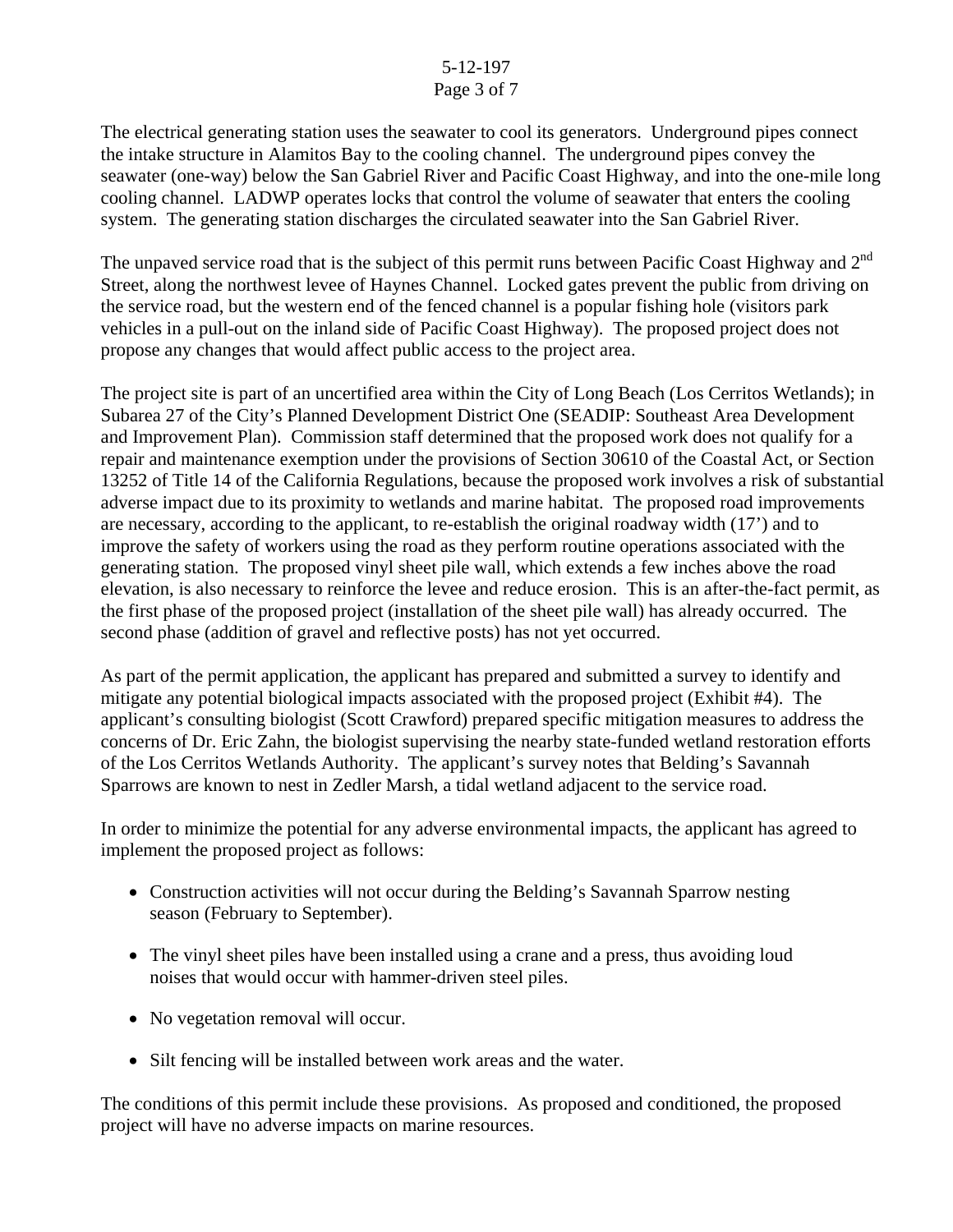#### **B. Environmentally Sensitive Habitat Areas**

As conditioned, the proposed development will not result in significant degradation of adjacent habitat, recreation areas, or parks and is compatible with the continuance of those habitat, recreation, or park areas. Therefore, the Executive Director hereby determines that the project, as conditioned, conforms with Section 30240(b) of the Coastal Act.

#### **C. Water Quality**

The proposed work will be occurring in a location where there is a potential for a discharge of polluted runoff from the project site into coastal waters. The storage or placement of construction material, debris, or waste in a location where it could be carried into coastal waters would result in an adverse effect on the marine environment. To reduce the potential for construction and post-construction related impacts on water quality, the Executive Director imposes special conditions requiring, but not limited to, the appropriate storage and handling of construction equipment and materials to minimize the potential of pollutants to enter coastal waters and for the use of on-going best management practices following construction.. As conditioned, the Executive Director determines that the development conforms with Sections 30230 and 30231 of the Coastal Act.

## **D. Public Access and Recreation**

The proposed development will not have any new adverse impact on public access to the coast or to nearby recreational facilities. Thus, as conditioned, the Executive Director determines that the proposed development conforms with Sections 30210 through 30214, Sections 30220 through 30224, and 30252 of the Coastal Act.

#### **E. Local Coastal Program**

A coastal development permit is required from the Commission for the proposed development because it is located within the Commission's area of original jurisdiction. The Commission's standard of review for the proposed development is the Chapter 3 policies of the Coastal Act. The City of Long Beach certified LCP is advisory in nature and may provide guidance. The Commission certified the City of Long Beach LCP on July 22, 1980. As conditioned, the Executive Director determines that the proposed development is consistent with Chapter 3 of the Coastal Act and with the certified LCP for the area.

## **F. California Environmental Quality Act (CEQA)**

As conditioned, there are no feasible alternatives or feasible mitigation measures available which would substantially lessen any significant adverse effect which the activity may have on the environment. Therefore, the Executive Director determines that the proposed project, as conditioned to mitigate the identified impacts, is the least environmentally damaging feasible alternative and can be found consistent with the requirements of the Coastal Act to conform to CEQA.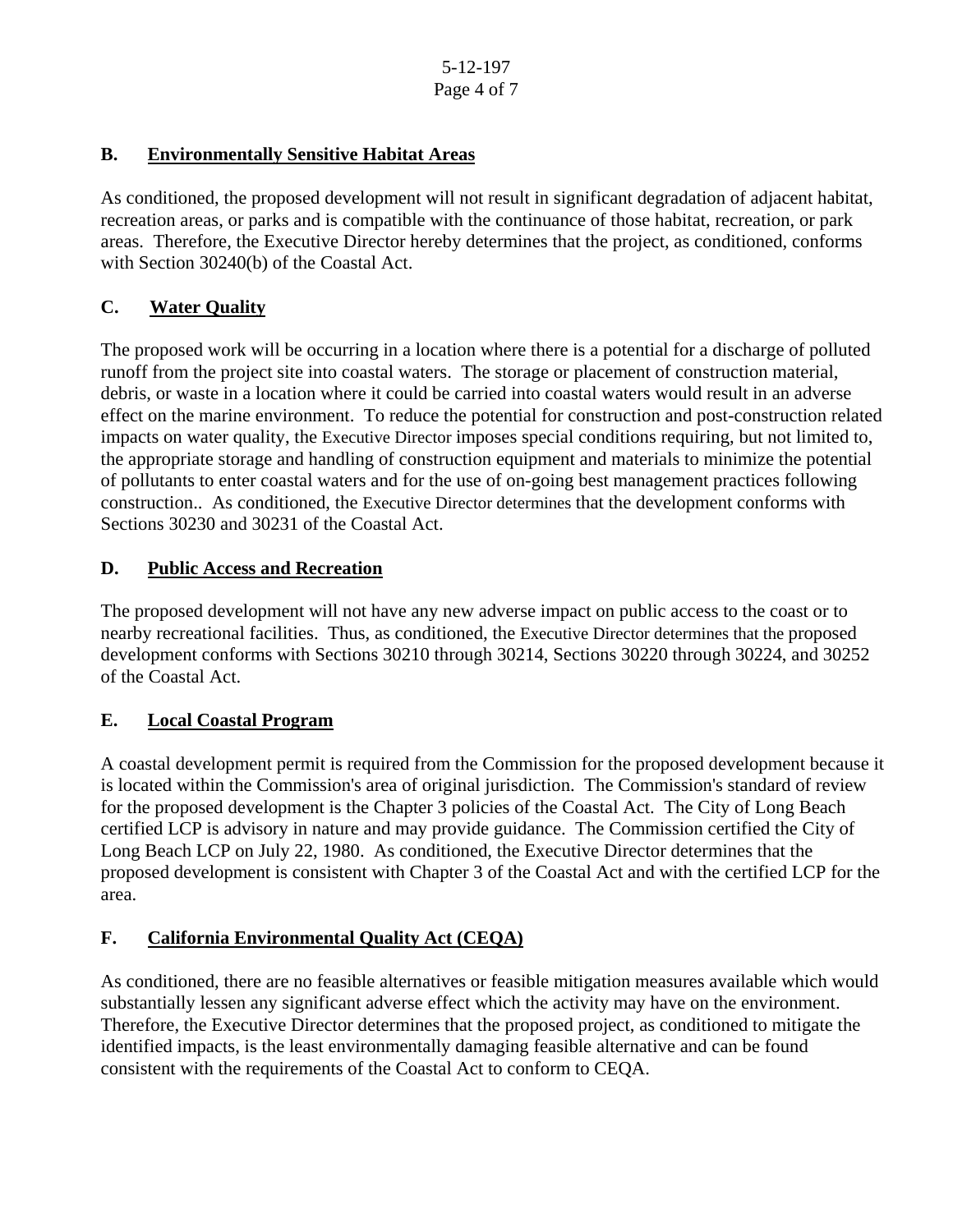#### 5-12-197 Page 5 of 7

#### **SPECIAL CONDITIONS:**

- **1. Approved Development Permit Compliance.** All development must occur in strict compliance with the proposal as set forth in the application for the permit, subject to the special conditions of this permit. Any proposed change or deviation from the approved plans shall be submitted to the Executive Director to determine whether a permit amendment is necessary pursuant to the requirements of the Coastal Act and the California Code of Regulations. No changes to the approved plans shall occur without a permit amendment unless the Executive Director determines that no permit amendment is required.
- **2. Construction Responsibilities.** By acceptance of this coastal development permit, the permittee agrees that the permitted development shall be conducted in a manner that protects water quality pursuant to the implementation of the following BMPs:
	- A. No construction materials, equipment, debris, or waste shall be placed or stored where it may be subject to wave, wind, or rain erosion or dispersion.
	- B. Any and all construction material shall be removed from the site as soon as possible (within two days of completion of construction) and disposed of at an appropriate location. If the disposal site is located within the coastal zone, a coastal development permit or an amendment to this permit shall be required before disposal can take place.
	- C. All trash generated by construction activities within the project area shall be disposed of at the end of each day, or sooner if possible.
	- D. All grading and excavation areas shall be properly covered and sandbags and/or ditches shall be used to prevent runoff from leaving the site, and measures to control erosion must be implemented at the end of each day's work.
	- E. Washout from concrete trucks shall be disposed of at a controlled location not subject to runoff into coastal waters or onto the beach, and more than fifty feet away from a storm drain, open ditch or surface waters.
	- F. Erosion control/sedimentation Best Management Practices (BMPs) shall be used to control sedimentation impacts to coastal waters during construction. BMPs shall include, but are not limited to: Silt fencing shall be installed between work areas and the water to prevent runoff/sediment transport into the channel.
	- G. All construction equipment and materials shall be stored and managed in a manner to minimize the potential for discharge of pollutants. Any spills of construction equipment fluids or other hazardous materials shall be immediately contained on-site and disposed of in an environmentally safe manner as soon as possible.
	- H. During construction of the proposed project, no runoff, site drainage or dewatering shall be directed from the site into any bay, harbor, street or drainage unless specifically authorized by the California Regional Water Quality Control Board.
	- I. In the event that hydrocarbon-contaminated soils or other toxins or contaminated material are discovered on the site, such matter shall be stockpiled and transported offsite only in accordance with Department of Toxic Substances Control (DTSC) rules and/or Regional Water Quality Control Board (RWQCB) regulations.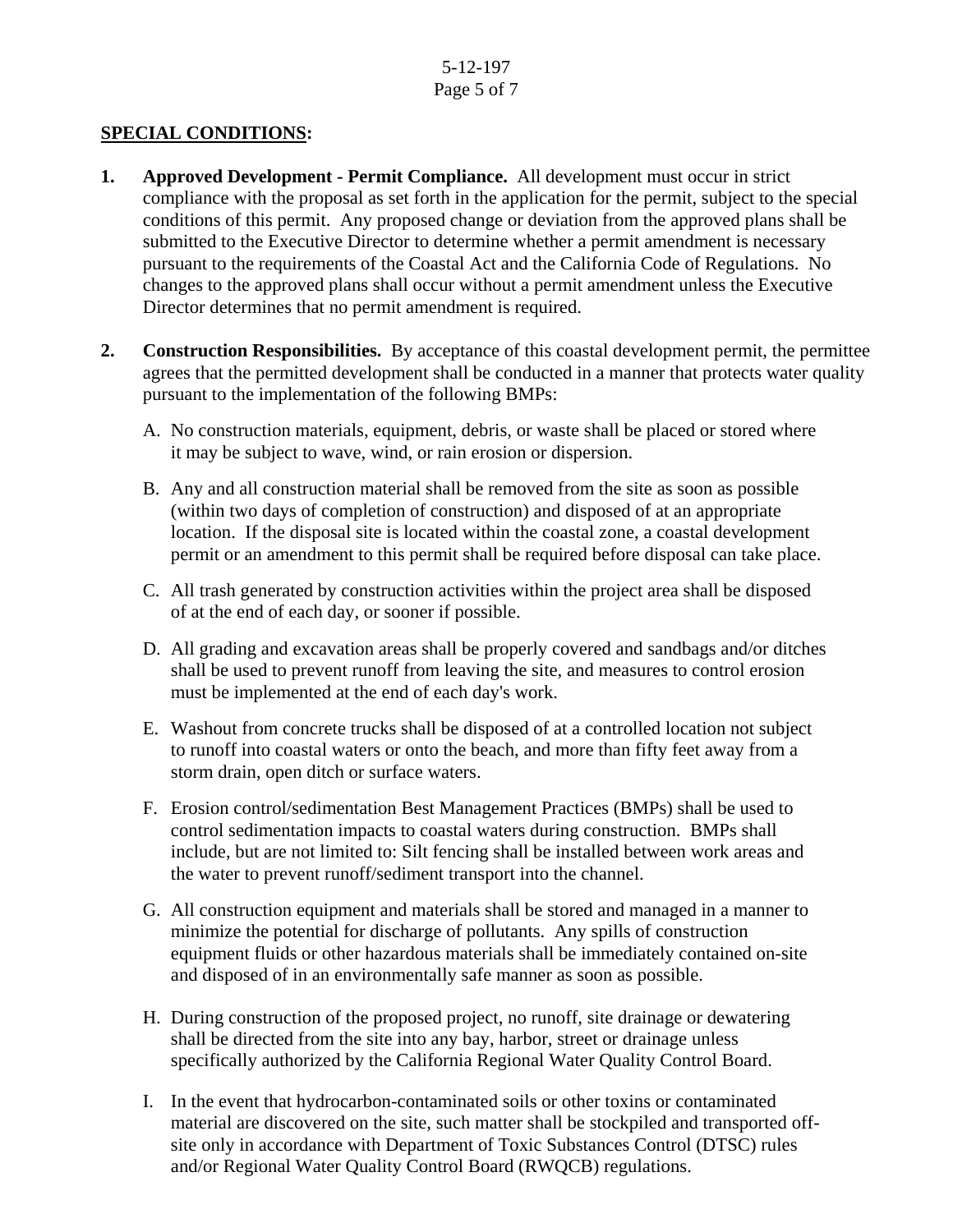The permittee shall undertake the approved development in accordance with this condition.

- **3. Protection of Nesting Birds.** Construction activities shall not occur during the Belding's Savannah Sparrow nesting season (February to September). The vinyl sheet piles will be installed using a crane and a press, thus avoiding loud noises that would occur with hammer-driven steel piles.
- **4. Conformance with the Requirements of the Resource Agencies.** The permittee shall comply with all permit requirements and mitigation measures of the California Department of Fish and Game, Regional Water Quality Control Board, U.S. Army Corps of Engineers, and the U.S. Fish and Wildlife Service with respect to preservation and protection of water quality and marine environment. Any change in the approved project which is required by the above-stated agencies shall be submitted to the Executive Director in order to determine if the proposed change shall require a permit amendment pursuant to the requirements of the Coastal Act and the California Code of Regulations.
- **5. Assumption of Risk, Waiver of Liability and Indemnity Agreement.** By acceptance of this permit, the applicant acknowledges and agrees (i) that the site may be subject to hazards from waves, storm waves, flooding and erosion; (ii) to assume the risks to the applicant and the property that is the subject of this permit of injury and damage from such hazards in connection with this permitted development; (iii) to unconditionally waive any claim of damage or liability against the Commission, its officers, agents, and employees for injury or damage from such hazards; and (iv) to indemnify and hold harmless the Commission, its officers, agents, and employees with respect to the Commission's approval of the project against any and all liability, claims, demands, damages, costs (including costs and fees incurred in defense of such claims), expenses, and amounts paid in settlement arising from any injury or damage due to such hazards.

## **STANDARD CONDITIONS:**

- 1. **Notice of Receipt and Acknowledgment.** The permit is not valid and development shall not commence until a copy of the permit, signed by the permittee or authorized agent, acknowledging receipt of the permit and acceptance of the terms and conditions, is returned to the Commission office.
- 2. **Expiration.** If development has not commenced, the permit will expire two years from the date this permit is reported to the Commission. Development shall be pursued in a diligent manner and completed in a reasonable period of time. Application for extension of the permit must be made prior to the expiration date.
- 3. **Interpretation.** Any questions of intent or interpretation of any term or condition will be resolved by the Executive Director or the Commission.
- 4. **Assignment.** The permit may be assigned to any qualified person, provided assignee files with the Commission an affidavit accepting all terms and conditions of the permit.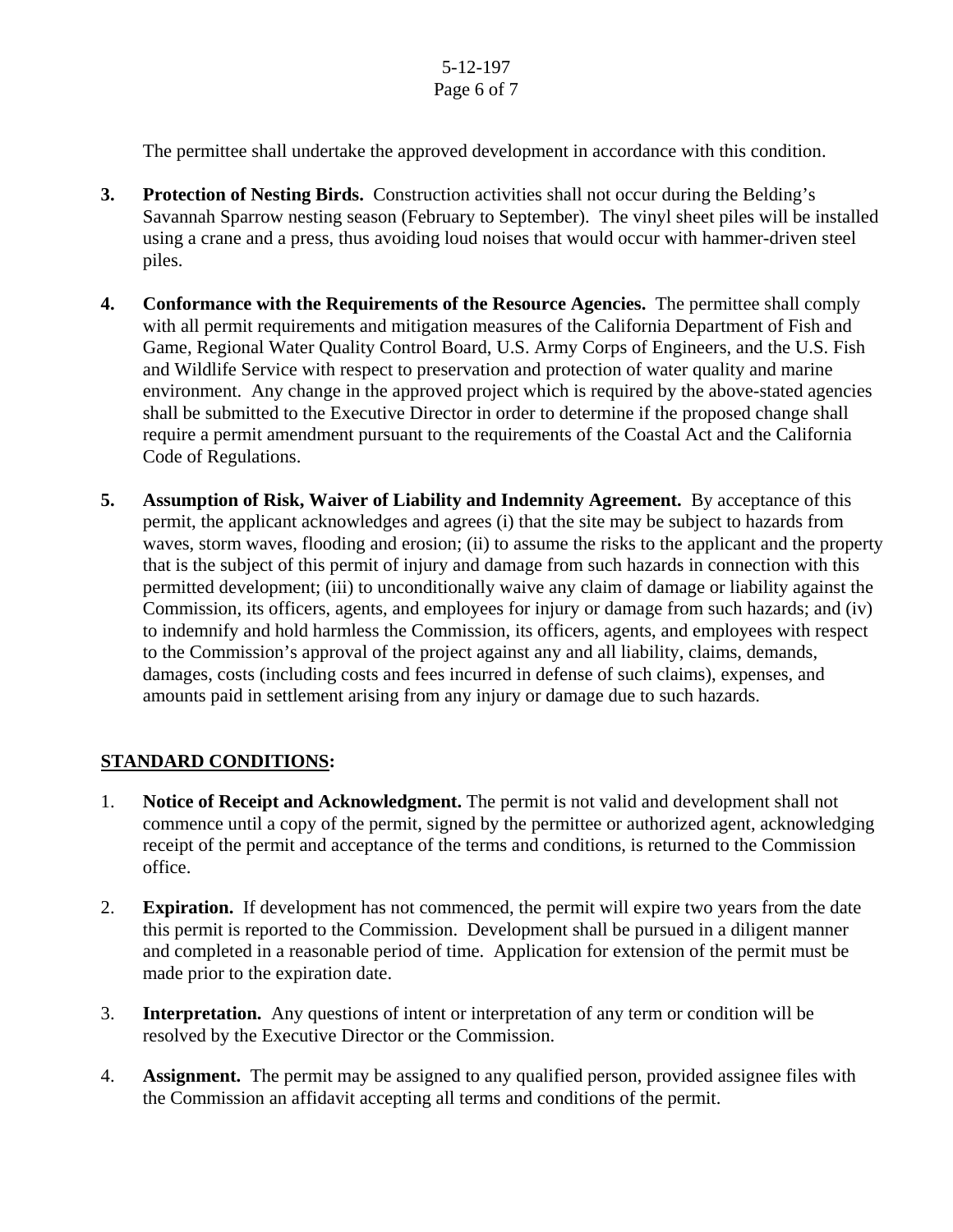#### 5-12-197 Page 7 of 7

5. **Terms and Conditions Run with the Land.** These terms and conditions shall be perpetual, and it is the intention of the Commission and the permittee to bind all future owners and possessors of the subject property to the terms and conditions.

#### **ACKNOWLEDGMENT OF PERMIT RECEIPT/ACCEPTANCE OF CONTENTS:**

\_\_\_\_\_\_\_\_\_\_\_\_\_\_\_\_\_\_\_\_\_\_\_\_\_\_\_\_ \_\_\_\_\_\_\_\_\_\_\_\_\_\_\_\_\_\_\_\_\_\_

I/We acknowledge that I/we have received a copy of this permit and have accepted its contents including all conditions.

Applicant's Signature Date of Signing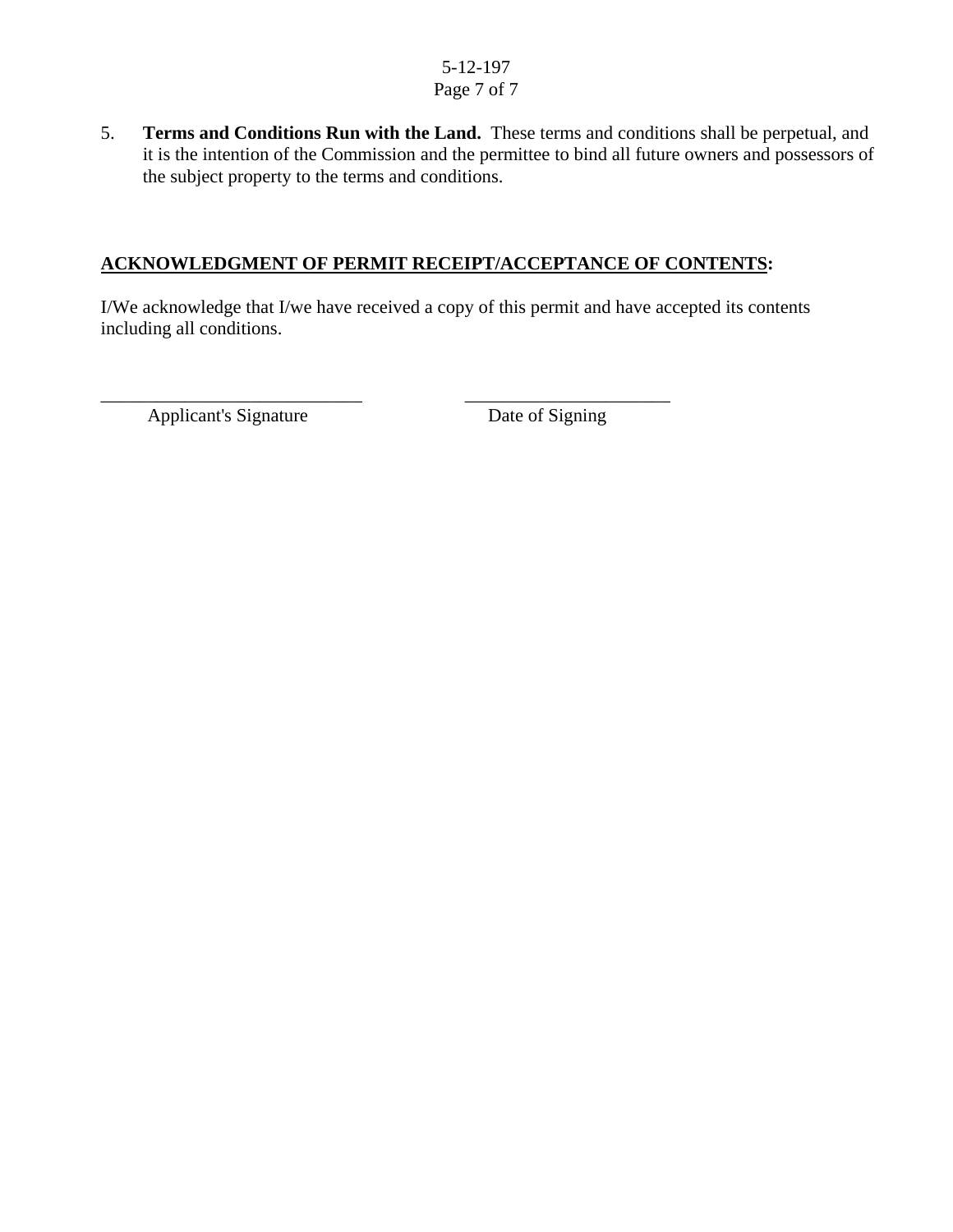# **City of Long Beach**

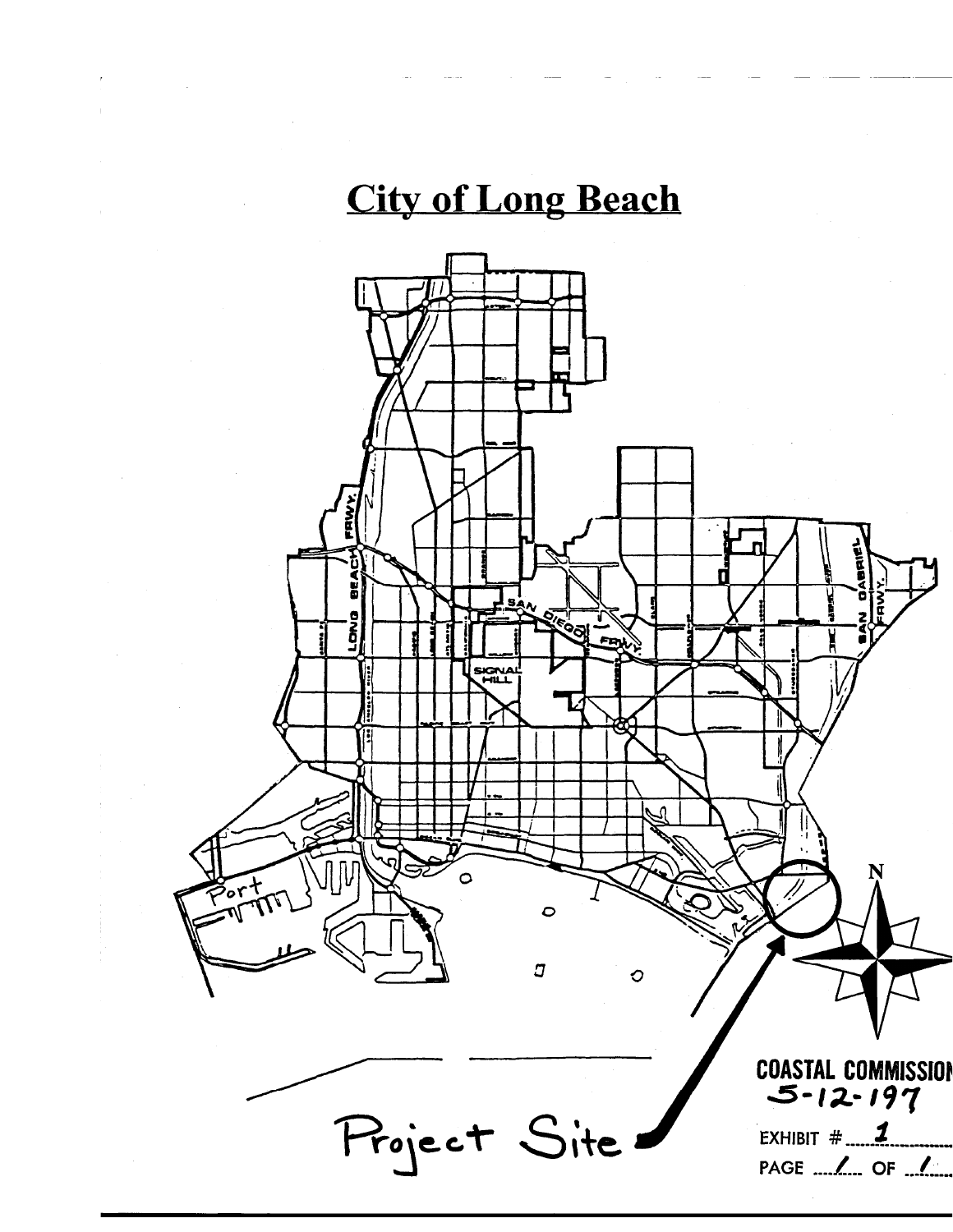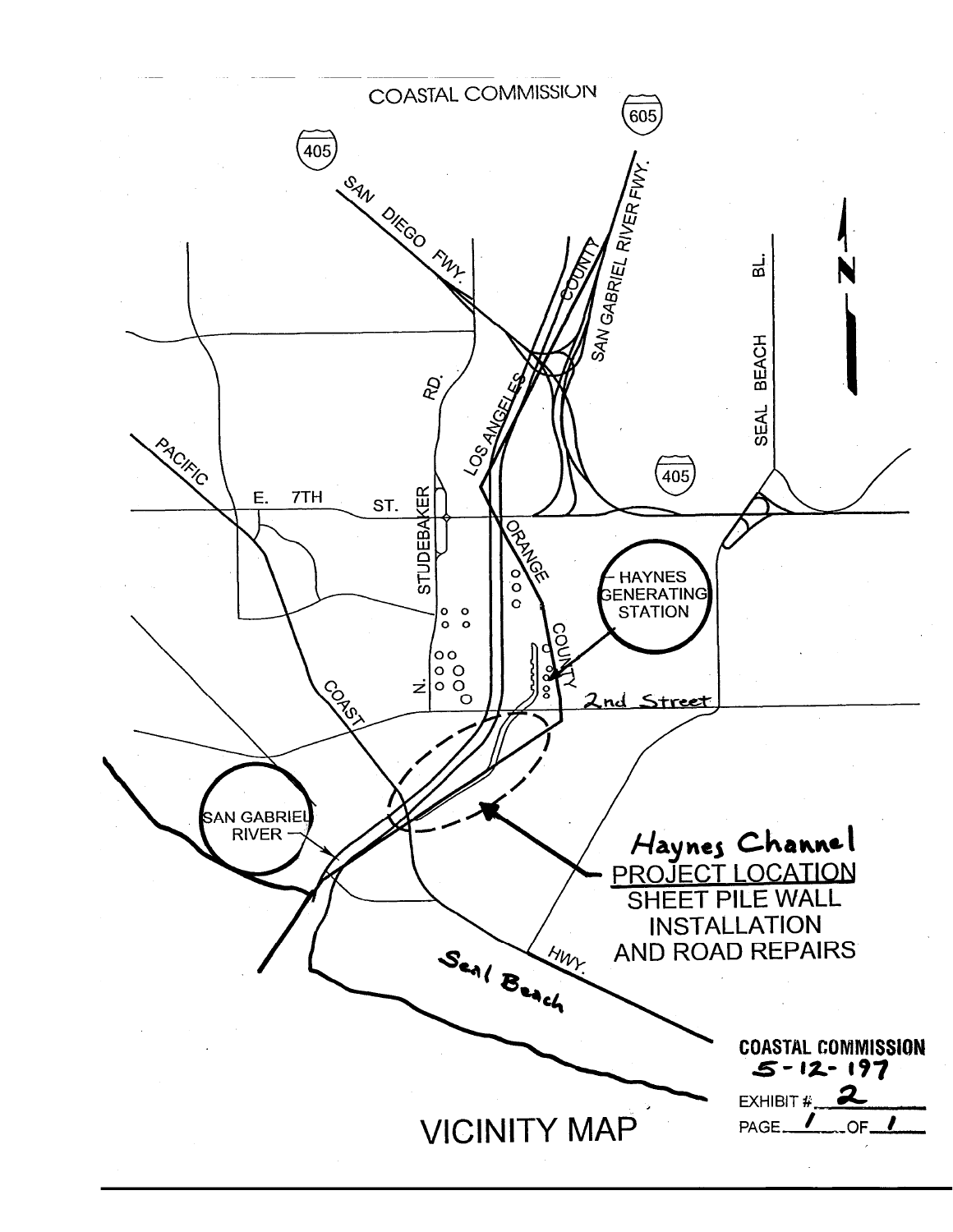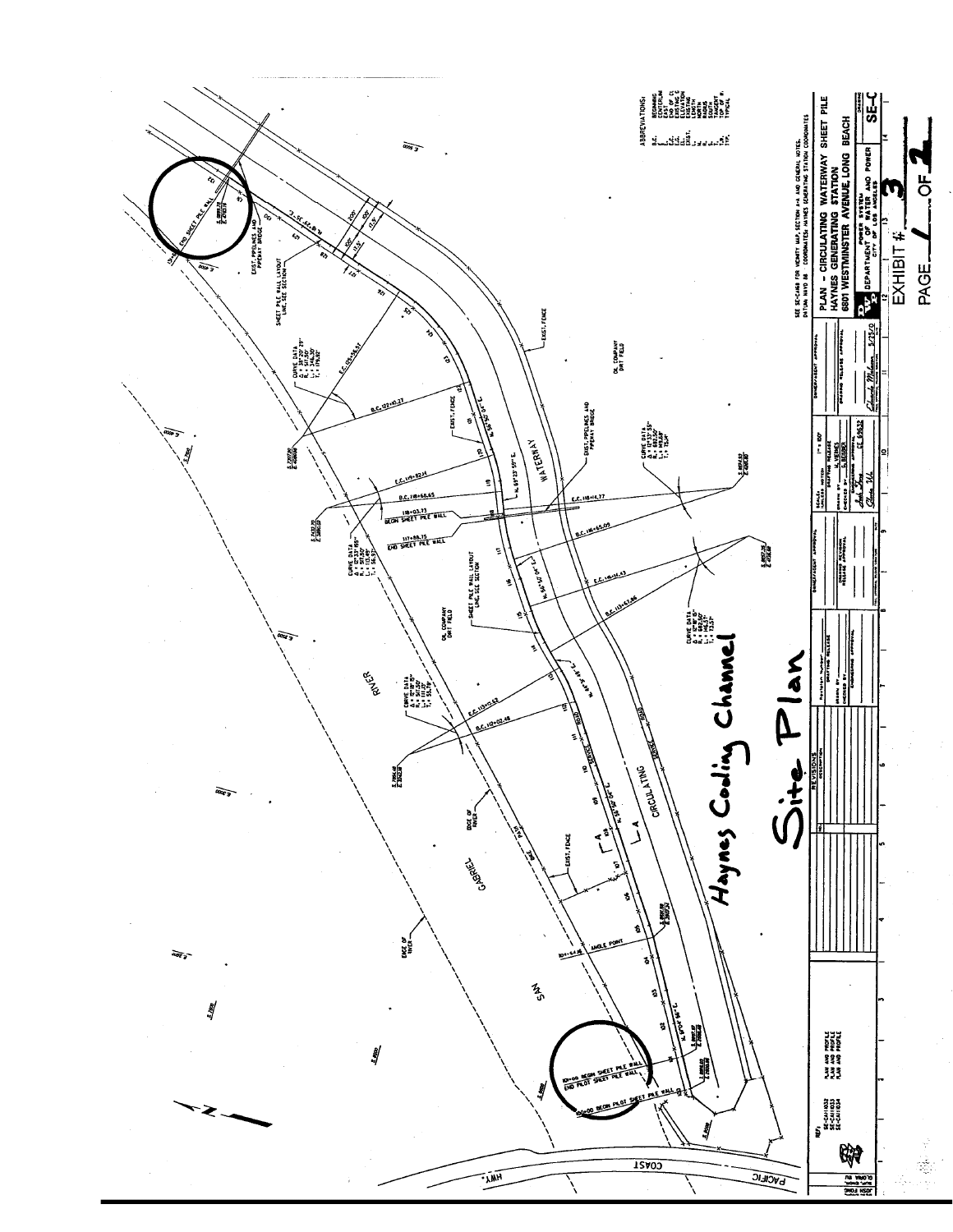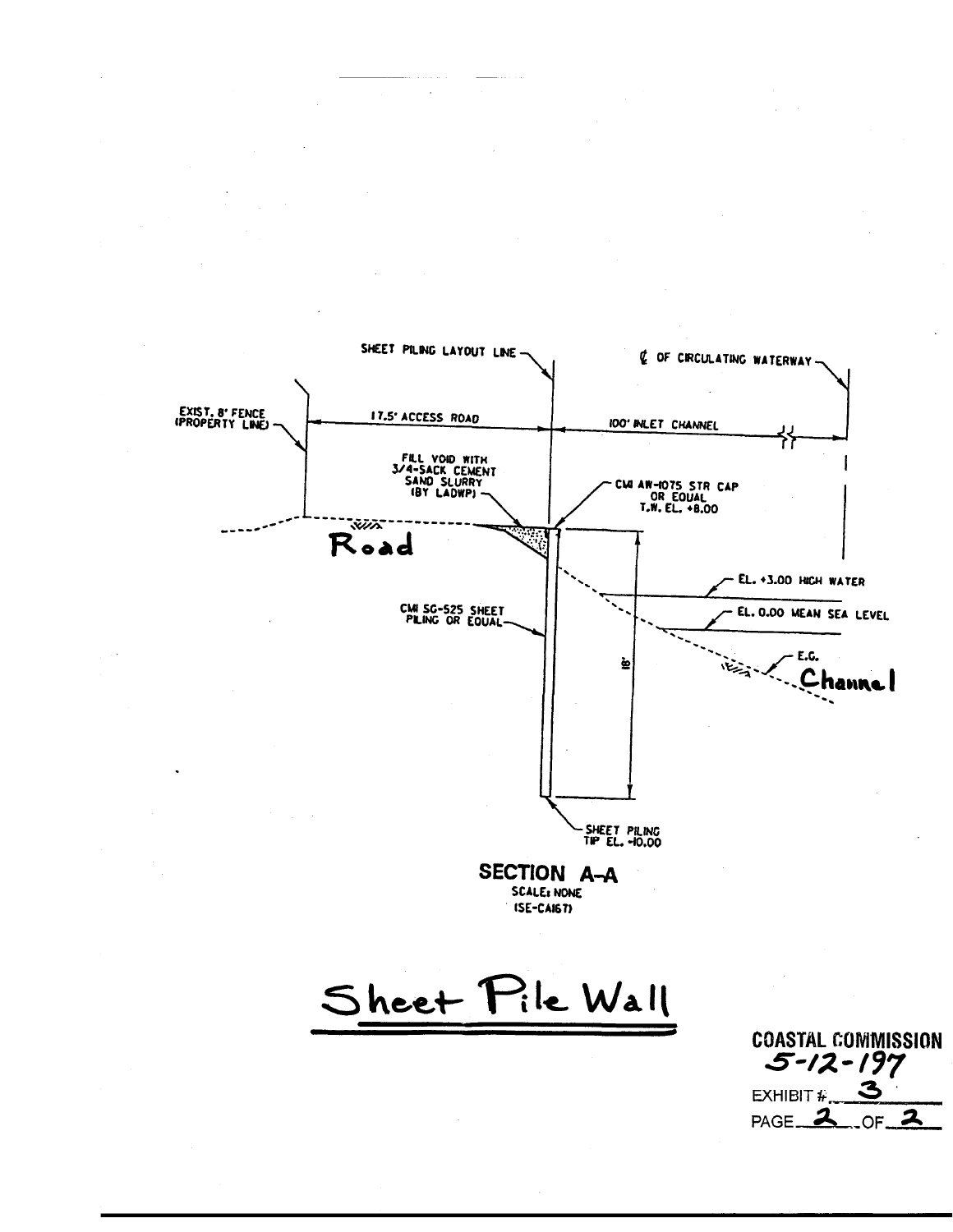South Coast Region

**JUL 24 2012** 

January 20, 2012

#### **CALIFORNIA** COASTAL COMMISSION

Michael Brandman Asso

5-12-197

**EXHIBIT #** 

PAGE.

559.4

714.5

Palm

760.3. Sacr 916.4

San Ben

909.8 San

925.8:

**Thomas Dailor Environmental Services Division** Los Angeles Department of Water and Power 111 North Hope Street, Room 1449 Los Angeles, CA 90012-2607

Subject:

Results of an Initial Consultation Meeting with Los Cerritos Wetland Authority Staff at the Los Cerritos Wetland in the City of Long Beach, Los Angeles County, California

Dear Mr. Dailor:

At the request of the Los Angeles Department of Water and Power (LADWP), Michael Brandman Associates (MBA) conducted a site visit and initial consultation with Los Cerritos Wetland Authority staff to identify specific issues of concern with regard to the Vinyl Sheet Pile Installation along the Haynes GS Inlet Channel in the City of Long Beach, Los Angeles County, California. The survey was conducted in order to document the existing conditions within the wetland and identify any potentially significant biological resource issues associated with the construction activities.

#### **Project Site Location**

The project site is generally located north of the Pacific Ocean, south of State Route (SR) 22, and east of SR 1, and west of Interstate 405. The site is specifically located north of 1<sup>st</sup> Street, south of Westminster Avenue, east of SR 1, and west of Seal Beach Boulevard. The site is depicted on the Los Alamitos, California, United States Geological Survey (USGS) 7.5-minute topographic map. General land use in the vicinity of the site consists of previous disturbed oil drilling facilities and restored wetland areas, residential development to the south and northeast, the Haynes GS Facility to the north, and commercial development to the southwest.

#### **Project Description**

The proposed project consists of the installation of vinyl sheet piles along the western side of the existing Haynes GS inlet channel. The vinyl sheet piles are driven into the ground with the use of a crane and a press. Several other vehicles are also necessary for the operation of the equipment. The sheet piles are required to protect the adjacent lands from a break in the levee. Installation of the sheet piles will reinforce the existing levee and significantly reduced the affects of the current erosion problems.

#### Methodology

MBA biologist Scott Crawford conducted a site visit and consultation at the project site on January 20, 2012, between the hours of 0900 and 1000. Weather conditions included a temperature of approximately 57 degrees Fahrenheit, winds of 1 to 2 miles per hour, and cloudy skies. The site visit started within an introduction of the meeting attendees, which included Thomas Dailor, Josh Fong, Gloria Wu of Los Angeles Department of Water and Power, and Eric Zahn of the Los Cerritos Wetland Preserve. Following the introduction, Eric Zahn provided a brief synopsis of his concerns regarding the project. He then proceeded to give a tour of the 60-acre portion of the wetland preserve located on the western side of the inlet channel. A final summary of construction activities and recommended actions were discussed once the site visit was completed. **COASTAL COMMISSION** 

ENVIRONMENTAL SERVICES · PLANNING · NATURAL RESOURCES MANAGEMENT

www.brandman.com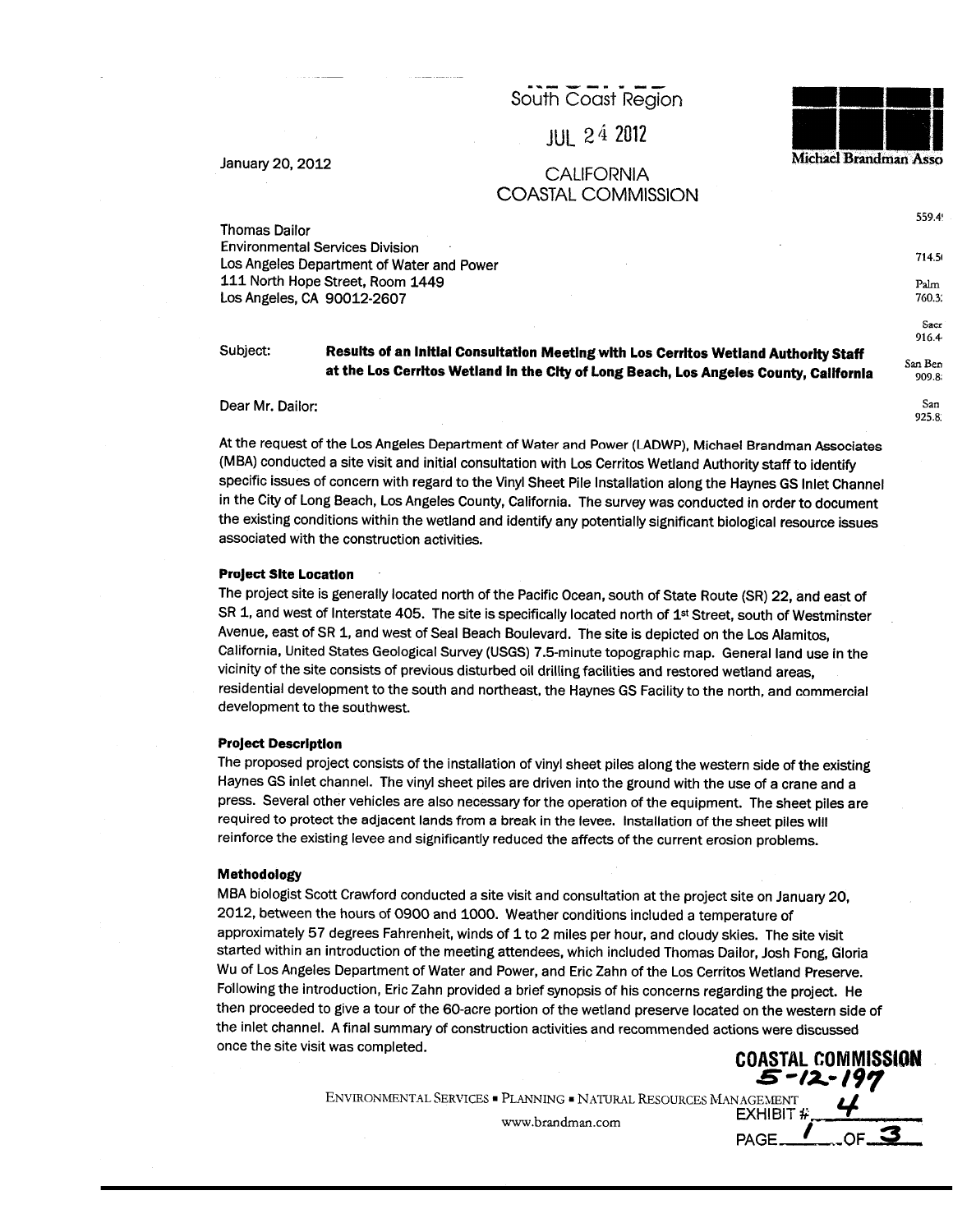#### **Summary of Findings**

The project site is located immediately adjacent to the grounds of the Los Cerritos Wetland Preserve. This property is own and operated by the Los Cerritos Wetland Authority, which is a joint powers authority composed of the San Gabriel and Lower Los Angeles Rivers and Mountains Conservancy, State Coastal Conservancy, City of Long Beach, and City of Seal Beach. The meeting began at 9:00 at the north end of the preserve, just south of Westminster Avenue. Eric Zahn, introduced himself and explained the main concerns the Los Cerritos Wetland Authority had with the project activities. The main issues included:

- There has been no previous contact from LADWP prior to project initiation
- The Los Cerritos Wetland Preserve is being used for vehicle access without notifying Preserve Staff.
- Potentially significant impacts associated with Belding's Savannah Sparrow and Burrowing Owl.
- There are concerns about Los Cerritos Wetland staff working in the vicinity of the project site,  $\bullet$ specifically regarding overhanging equipment or other construction related issues immediately adjacent to the preserve.

Once Mr. Zhan explained his concerns, he proceeded to tour the wetland preserve and identify the ongoing restoration efforts near the project site. The portion of the Preserve that is immediately adjacent to the project site is approximately 24 acres of land between the Haynes GS Inlet Channel and the San Gabriel River Channel. Approximately 2 acres of the preserve consisted of high quality brackish water marsh dominated by pickleweed (Salicornia bigelovii) and coast golden bush (Isocoma menziesii). There was also a number of non-native species including Mexican fan palm (Washingtonia filifera) and shortpodded mustard (Hirschfeldia incana). The purpose of the site visit was not to identify all of the plant species on site, but to ascertain the quality of the habitat on site.

Based on the site visit, the only portion of the project site that contains high quality habitat is the tidal wetland located in the northern portion of the Preserve. Many native waterfowl including American widgeon, black phoebe, Says phoebe, and great egret was observed within this portion of the project site. Immediately adjacent to the wetland area is a mix of disturbed areas, coastal scrub habitat, and restoration areas. This area consists of approximately 6 acres of moderate to high quality scrub habitat. The remaining 16 acres consists of highly-disturbed areas associated with oil production activities. These areas have little to no vegetation and are often covered with compacted gravel or asphalt material.

The overall habitat quality within the project site is consider low to moderate, but will likely improve over time. However, due to the extensive nature of the previous disturbance within the Preserve Area, unless soil amendments or soil remediate efforts are utilized, the restoration efforts will continue to progress unsatisfactorily.

Belding's Savannah Sparrow was observed along the southern portion of the Preserve property within a highly disturbed area near the oil production facility equipment. Approximately four individuals were observed foraging within the property. The birds flew across the channel to the east and continued foraging on the adjacent property.

Based on the existing conditions, Erik Zhan's recommendations, and type of construction activities, the **COASTAL COMMISSION** following recommendations were presented and agreed upon by all parties. 5-12-197

EXHIBIT  $\frac{u}{v}$ <br>PAGE 2 OF